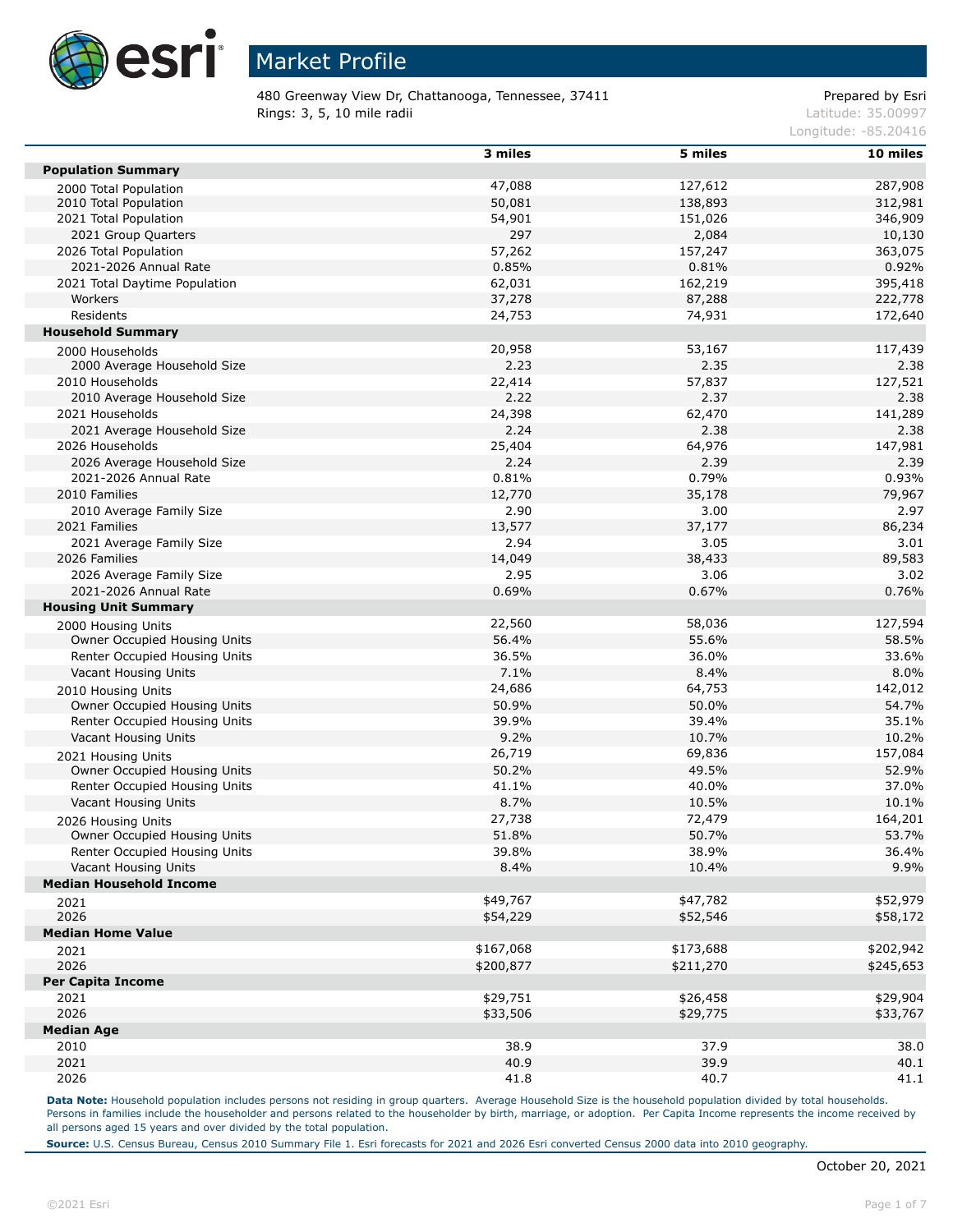

480 Greenway View Dr, Chattanooga, Tennessee, 37411 **Prepared by Estiman Prepared by Esri Rings: 3, 5, 10 mile radii** Latitude: 35.00997

Longitude: -85.20416

|                                            | 3 miles   | 5 miles   | 10 miles  |
|--------------------------------------------|-----------|-----------|-----------|
| 2021 Households by Income                  |           |           |           |
| Household Income Base                      | 24,397    | 62,469    | 141,287   |
| $<$ \$15,000                               | 10.1%     | 12.0%     | 11.6%     |
| \$15,000 - \$24,999                        | 10.5%     | 11.5%     | 10.4%     |
| \$25,000 - \$34,999                        | 10.8%     | 11.7%     | 10.1%     |
| \$35,000 - \$49,999                        | 18.8%     | 16.6%     | 14.5%     |
| \$50,000 - \$74,999                        | 21.8%     | 20.8%     | 19.4%     |
| \$75,000 - \$99,999                        | 11.9%     | 11.4%     | 12.0%     |
| $$100,000 - $149,999$                      | 8.5%      | 10.0%     | 12.7%     |
| $$150,000 - $199,999$                      | 4.0%      | 3.1%      | 4.8%      |
| $$200,000+$                                | 3.5%      | 2.9%      | 4.5%      |
| Average Household Income                   | \$66,851  | \$63,464  | \$73,290  |
| 2026 Households by Income                  |           |           |           |
| Household Income Base                      | 25,403    | 64,975    | 147,979   |
| $<$ \$15,000                               | 8.3%      | 10.1%     | 9.8%      |
| $$15,000 - $24,999$                        | 9.0%      | 9.8%      | 8.8%      |
| \$25,000 - \$34,999                        | 9.8%      | 10.8%     | 9.3%      |
| \$35,000 - \$49,999                        | 17.3%     | 15.9%     | 13.7%     |
| \$50,000 - \$74,999                        | 22.9%     | 21.9%     | 19.7%     |
| \$75,000 - \$99,999                        | 13.6%     | 12.6%     | 13.0%     |
| $$100,000 - $149,999$                      | 10.1%     | 11.6%     | 14.6%     |
| \$150,000 - \$199,999                      | 5.0%      | 3.9%      | 5.9%      |
| $$200,000+$                                | 4.0%      | 3.4%      | 5.2%      |
| Average Household Income                   | \$75,429  | \$71,535  | \$82,740  |
| 2021 Owner Occupied Housing Units by Value |           |           |           |
| Total                                      | 13,406    | 34,550    | 83,146    |
| $<$ \$50,000                               | 5.7%      | 6.0%      | 4.4%      |
| \$50,000 - \$99,999                        | 16.9%     | 14.9%     | 10.8%     |
| $$100,000 - $149,999$                      | 19.7%     | 19.3%     | 15.5%     |
| \$150,000 - \$199,999                      | 22.3%     | 20.7%     | 18.4%     |
| \$200,000 - \$249,999                      | 9.7%      | 12.4%     | 13.9%     |
| \$250,000 - \$299,999                      | 8.1%      | 9.0%      | 11.1%     |
| \$300,000 - \$399,999                      | 5.2%      | 7.4%      | 11.7%     |
| \$400,000 - \$499,999                      | 3.9%      | 3.5%      | 5.3%      |
| \$500,000 - \$749,999                      | 5.9%      | 4.2%      | 5.3%      |
| \$750,000 - \$999,999                      | 0.7%      | 0.9%      | 1.6%      |
| $$1,000,000 - $1,499,999$                  | 1.0%      | 0.8%      | 0.9%      |
| \$1,500,000 - \$1,999,999                  | 0.0%      | 0.1%      | 0.4%      |
| $$2,000,000 +$                             | 0.9%      | 0.8%      | 0.7%      |
| Average Home Value                         | \$232,411 | \$231,439 | \$266,693 |
| 2026 Owner Occupied Housing Units by Value |           |           |           |
| Total                                      | 14,356    | 36,775    | 88,124    |
| $<$ \$50,000                               | 3.9%      | 4.1%      | 2.9%      |
| \$50,000 - \$99,999                        | 11.2%     | 9.7%      | 6.7%      |
| $$100,000 - $149,999$                      | 14.3%     | 14.1%     | 10.8%     |
| \$150,000 - \$199,999                      | 20.4%     | 19.0%     | 16.0%     |
| \$200,000 - \$249,999                      | 10.7%     | 13.7%     | 14.8%     |
| \$250,000 - \$299,999                      | 11.3%     | 11.7%     | 13.6%     |
| \$300,000 - \$399,999                      | 7.6%      | 10.7%     | 15.3%     |
| \$400,000 - \$499,999                      | 6.2%      | 5.5%      | 7.3%      |
| \$500,000 - \$749,999                      | 9.6%      | 6.9%      | 7.5%      |
| \$750,000 - \$999,999                      | 1.2%      | 1.7%      | 2.3%      |
| \$1,000,000 - \$1,499,999                  | 2.0%      | 1.4%      | 1.3%      |
| \$1,500,000 - \$1,999,999                  | 0.0%      | 0.2%      | 0.5%      |
| $$2,000,000 +$                             | 1.5%      | 1.4%      | 0.9%      |
| Average Home Value                         | \$301,433 | \$293,741 | \$316,962 |

Data Note: Income represents the preceding year, expressed in current dollars. Household income includes wage and salary earnings, interest dividends, net rents, pensions, SSI and welfare payments, child support, and alimony.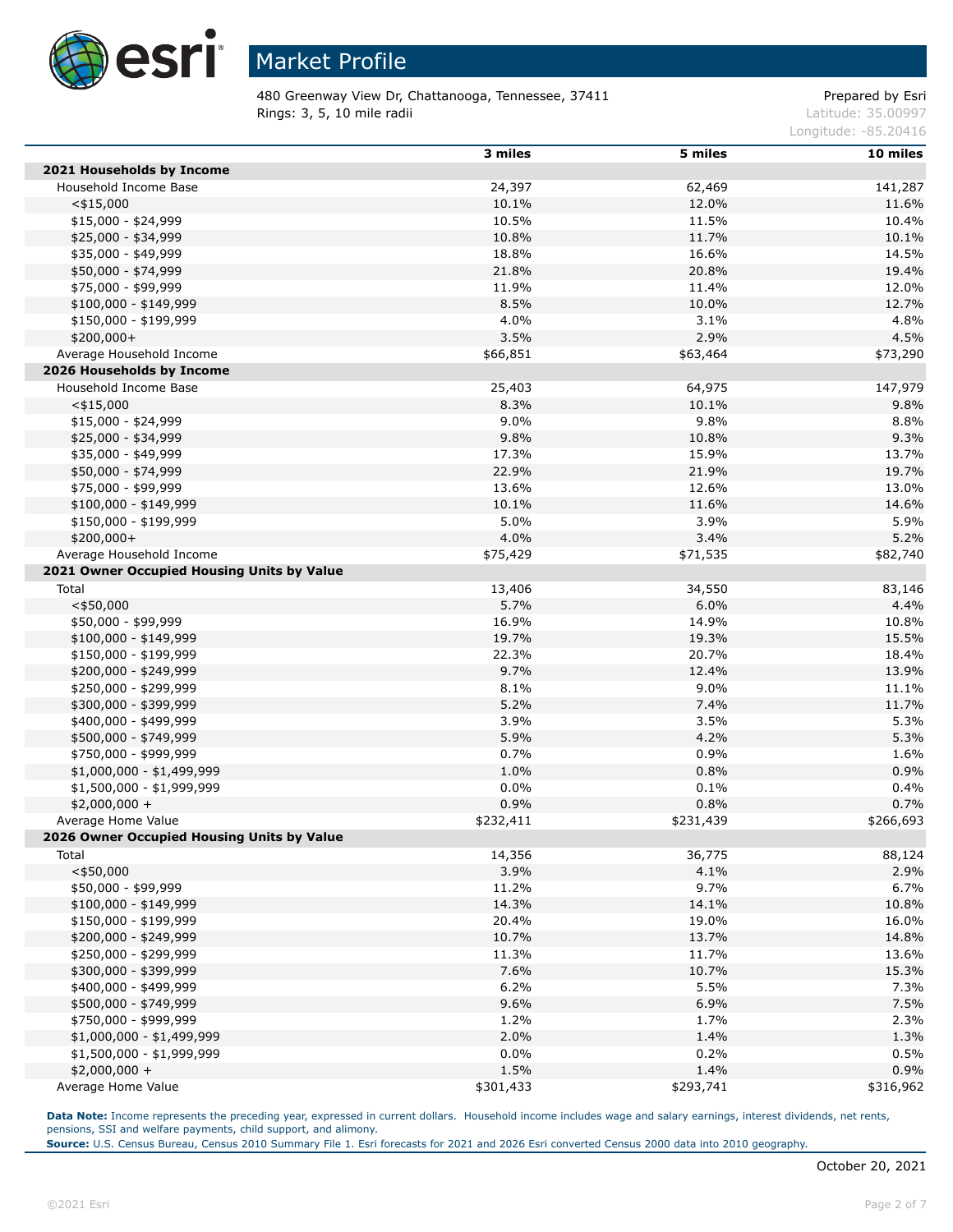

 $\overline{a}$ 

## Market Profile

480 Greenway View Dr, Chattanooga, Tennessee, 37411 **Prepared by Estiman Prepared by Esri Rings: 3, 5, 10 mile radii** Latitude: 35.00997

Longitude: -85.20416

|                               | 3 miles | 5 miles | 10 miles |
|-------------------------------|---------|---------|----------|
| 2010 Population by Age        |         |         |          |
| Total                         | 50,082  | 138,891 | 312,980  |
| $0 - 4$                       | 6.2%    | 6.7%    | 6.3%     |
| $5 - 9$                       | 5.5%    | 6.1%    | 6.0%     |
| $10 - 14$                     | 5.5%    | 6.0%    | 5.9%     |
| $15 - 24$                     | 13.0%   | 13.6%   | 14.5%    |
| $25 - 34$                     | 14.7%   | 13.9%   | 13.5%    |
| $35 - 44$                     | 12.8%   | 12.6%   | 12.8%    |
| $45 - 54$                     | 14.2%   | 13.9%   | 14.0%    |
| $55 - 64$                     | 12.8%   | 12.3%   | 12.5%    |
| $65 - 74$                     | 7.8%    | 7.6%    | 7.6%     |
| $75 - 84$                     | 5.3%    | 5.2%    | 4.9%     |
| $85 +$                        | 2.1%    | 2.1%    | 2.0%     |
| $18 +$                        | 79.4%   | 77.4%   | 78.0%    |
| 2021 Population by Age        |         |         |          |
| Total                         | 54,901  | 151,027 | 346,909  |
| $0 - 4$                       | 5.4%    | 5.9%    | 5.6%     |
| $5 - 9$                       | 5.4%    | 5.9%    | 5.7%     |
| $10 - 14$                     | 5.5%    | 5.8%    | 5.7%     |
| $15 - 24$                     | 11.3%   | 11.4%   | 12.5%    |
| $25 - 34$                     | 14.4%   | 14.4%   | 13.8%    |
| $35 - 44$                     | 13.0%   | 12.8%   | 12.7%    |
| $45 - 54$                     | 11.8%   | 11.6%   | 11.9%    |
| $55 - 64$                     | 13.2%   | 12.9%   | 13.1%    |
| $65 - 74$                     | 11.4%   | 10.8%   | 10.8%    |
| 75 - 84                       | 5.9%    | 5.8%    | 5.7%     |
| $85 +$                        | 2.6%    | 2.6%    | 2.4%     |
| $18 +$                        | 80.6%   | 79.2%   | 79.8%    |
| 2026 Population by Age        |         |         |          |
| Total                         | 57,262  | 157,246 | 363,075  |
| $0 - 4$                       | 5.4%    | 5.9%    | 5.5%     |
| $5 - 9$                       | 5.3%    | 5.8%    | 5.5%     |
| $10 - 14$                     | 5.4%    | 5.8%    | 5.7%     |
| $15 - 24$                     | 11.7%   | 11.6%   | 12.6%    |
| $25 - 34$                     | 13.3%   | 13.2%   | 12.5%    |
| $35 - 44$                     | 13.1%   | 13.2%   | 13.1%    |
| $45 - 54$                     | 11.8%   | 11.7%   | 12.0%    |
| $55 - 64$                     | 12.3%   | 12.0%   | 12.2%    |
| $65 - 74$                     | 11.8%   | 11.2%   | 11.3%    |
| 75 - 84                       | 7.3%    | 6.9%    | 6.9%     |
| $85 +$                        | 2.7%    | 2.7%    | 2.6%     |
| $18 +$                        | 80.7%   | 79.2%   | 80.0%    |
|                               |         |         |          |
| <b>2010 Population by Sex</b> |         |         |          |
| Males                         | 23,720  | 65,853  | 149,851  |
| Females                       | 26,361  | 73,040  | 163,130  |
| 2021 Population by Sex        |         |         |          |
| Males                         | 26,109  | 72,207  | 167,226  |
| Females                       | 28,792  | 78,819  | 179,683  |
| 2026 Population by Sex        |         |         |          |
| Males                         | 27,232  | 75,329  | 175,494  |
| Females                       | 30,030  | 81,918  | 187,580  |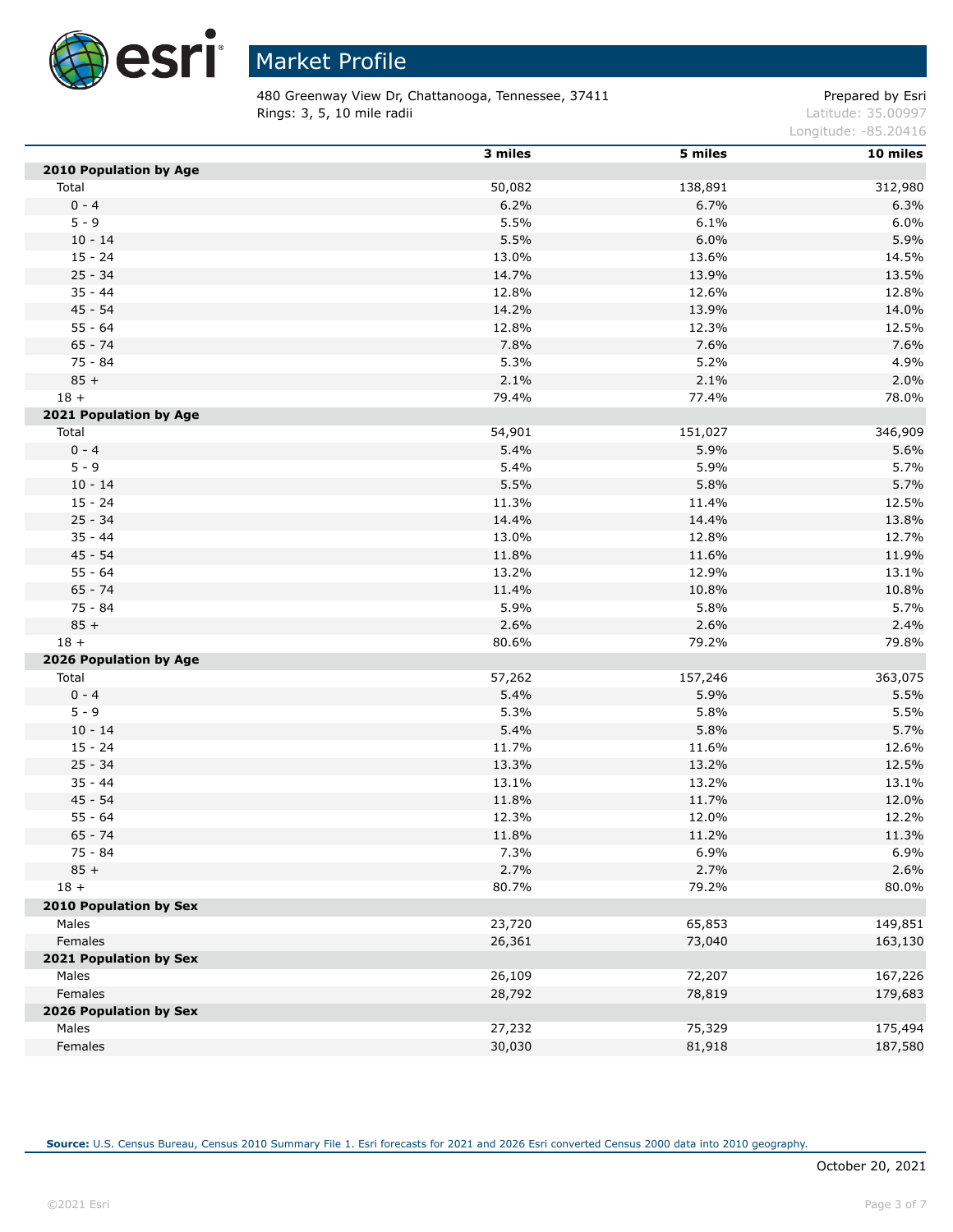

480 Greenway View Dr, Chattanooga, Tennessee, 37411 **Prepared by Estiman Prepared by Esri Rings: 3, 5, 10 mile radii** Latitude: 35.00997

Longitude: -85.20416

|                                                    | 3 miles | 5 miles | 10 miles |
|----------------------------------------------------|---------|---------|----------|
| 2010 Population by Race/Ethnicity                  |         |         |          |
| Total                                              | 50,081  | 138,893 | 312,981  |
| White Alone                                        | 66.2%   | 61.8%   | 71.9%    |
| <b>Black Alone</b>                                 | 26.7%   | 30.6%   | 21.7%    |
| American Indian Alone                              | 0.4%    | 0.4%    | 0.4%     |
| Asian Alone                                        | 2.1%    | 2.1%    | 1.8%     |
| Pacific Islander Alone                             | 0.1%    | 0.1%    | 0.1%     |
| Some Other Race Alone                              | 2.7%    | 2.9%    | 2.2%     |
| Two or More Races                                  | 1.9%    | 2.0%    | 1.9%     |
| Hispanic Origin                                    | 5.6%    | 5.8%    | 4.7%     |
| Diversity Index                                    | 54.5    | 57.6    | 48.6     |
| 2021 Population by Race/Ethnicity                  |         |         |          |
| Total                                              | 54,900  | 151,025 | 346,908  |
| White Alone                                        | 65.6%   | 61.5%   | 71.0%    |
| <b>Black Alone</b>                                 | 25.1%   | 28.5%   | 20.7%    |
| American Indian Alone                              | 0.4%    | 0.4%    | 0.4%     |
| Asian Alone                                        | 2.5%    | 2.5%    | 2.2%     |
| Pacific Islander Alone                             | 0.1%    | 0.2%    | 0.1%     |
| Some Other Race Alone                              | 3.8%    | 4.1%    | 3.1%     |
| Two or More Races                                  | 2.6%    | 2.7%    | 2.5%     |
| Hispanic Origin                                    | 8.2%    | 8.3%    | 6.9%     |
| Diversity Index                                    | 58.0    | 60.9    | 52.3     |
| 2026 Population by Race/Ethnicity                  |         |         |          |
| Total                                              | 57,260  | 157,247 | 363,075  |
| White Alone                                        | 65.1%   | 61.0%   | 70.2%    |
| <b>Black Alone</b>                                 | 24.3%   | 27.9%   | 20.3%    |
| American Indian Alone                              | 0.3%    | 0.4%    | 0.3%     |
| Asian Alone                                        | 2.8%    | 2.8%    | 2.5%     |
| Pacific Islander Alone                             | 0.1%    | 0.2%    | 0.1%     |
| Some Other Race Alone                              | 4.4%    | 4.7%    | 3.6%     |
| Two or More Races                                  | 3.0%    | 3.1%    | 2.9%     |
| Hispanic Origin                                    | 9.8%    | 9.7%    | 8.2%     |
| Diversity Index                                    | 60.1    | 62.9    | 54.5     |
| 2010 Population by Relationship and Household Type |         |         |          |
| Total                                              | 50,081  | 138,893 | 312,981  |
| In Households                                      | 99.4%   | 98.5%   | 96.8%    |
| In Family Households                               | 76.4%   | 78.7%   | 78.3%    |
| Householder                                        | 25.5%   | 25.4%   | 25.5%    |
| Spouse                                             | 16.2%   | 15.8%   | 17.4%    |
| Child                                              | 28.0%   | 30.2%   | 29.1%    |
| Other relative                                     | 4.3%    | 4.7%    | 3.9%     |
| Nonrelative                                        | 2.4%    | 2.7%    | 2.3%     |
| In Nonfamily Households                            | 23.0%   | 19.8%   | 18.5%    |
| In Group Quarters                                  | 0.6%    | 1.5%    | 3.2%     |
| <b>Institutionalized Population</b>                | 0.3%    | 0.9%    | 1.3%     |
| Noninstitutionalized Population                    | 0.3%    | 0.5%    | 1.9%     |

Data Note: Persons of Hispanic Origin may be of any race. The Diversity Index measures the probability that two people from the same area will be from different race/ ethnic groups. **Source:** U.S. Census Bureau, Census 2010 Summary File 1. Esri forecasts for 2021 and 2026 Esri converted Census 2000 data into 2010 geography.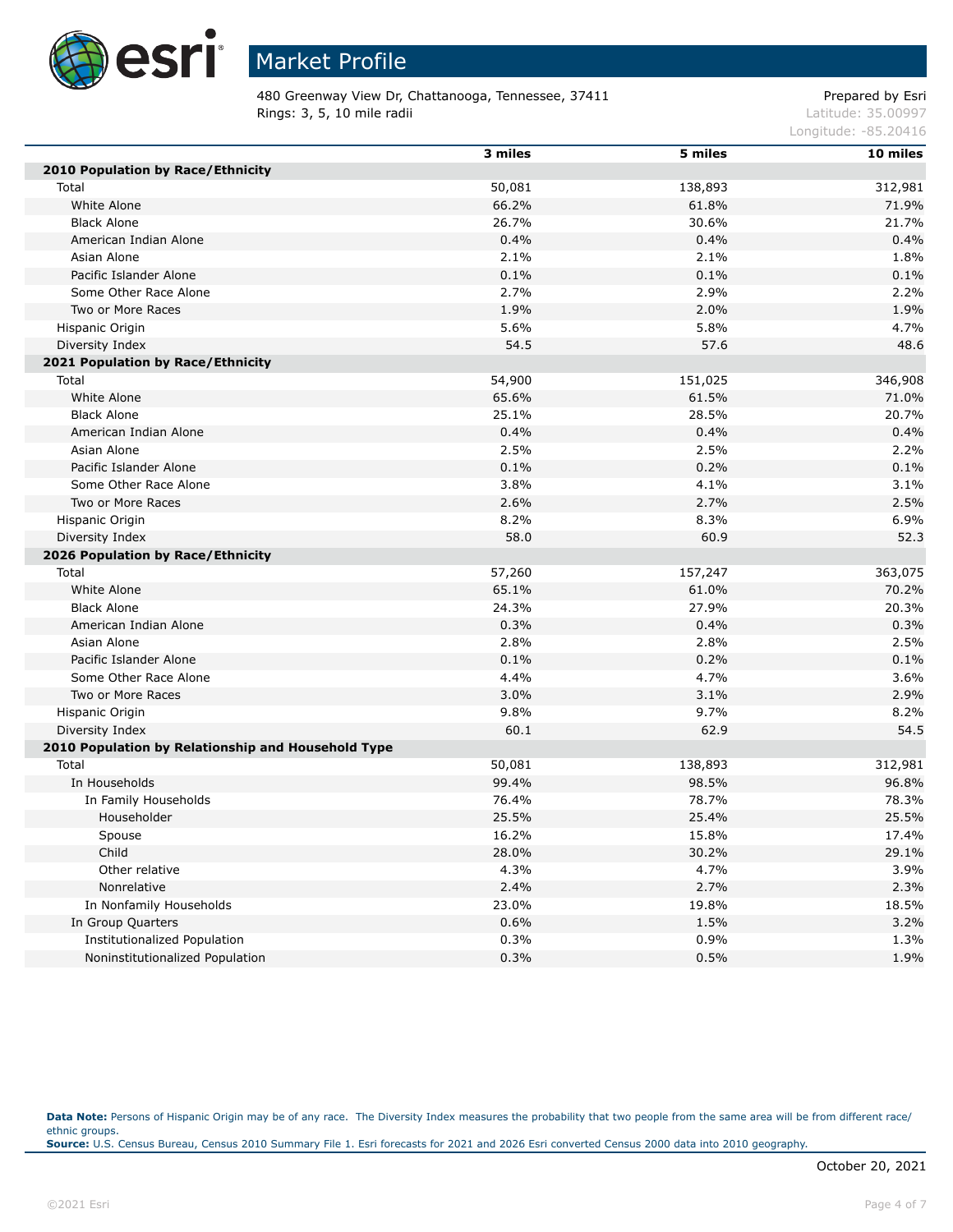

Г

Г

Г

## Market Profile

480 Greenway View Dr, Chattanooga, Tennessee, 37411 **Prepared by Estiman Prepared by Esri Rings: 3, 5, 10 mile radii** Latitude: 35.00997

Longitude: -85.20416

|                                               | 3 miles | 5 miles |          |
|-----------------------------------------------|---------|---------|----------|
| 2021 Population 25+ by Educational Attainment |         |         | 10 miles |
| Total                                         | 39,734  | 107,075 | 244,528  |
|                                               |         |         |          |
| Less than 9th Grade                           | 4.5%    | 4.5%    | 3.7%     |
| 9th - 12th Grade, No Diploma                  | 6.7%    | 8.6%    | 7.7%     |
| High School Graduate                          | 23.9%   | 25.6%   | 22.8%    |
| GED/Alternative Credential                    | 4.1%    | 4.9%    | 5.0%     |
| Some College, No Degree                       | 24.5%   | 22.8%   | 21.3%    |
| Associate Degree                              | 9.6%    | 9.0%    | 8.7%     |
| Bachelor's Degree                             | 17.5%   | 16.1%   | 20.0%    |
| Graduate/Professional Degree                  | 9.2%    | 8.4%    | 10.7%    |
| 2021 Population 15+ by Marital Status         |         |         |          |
| Total                                         | 45,946  | 124,365 | 288,065  |
| Never Married                                 | 36.5%   | 36.0%   | 34.5%    |
| Married                                       | 43.4%   | 42.0%   | 45.5%    |
| Widowed                                       | 6.1%    | 7.5%    | 7.2%     |
| Divorced                                      | 14.0%   | 14.4%   | 12.9%    |
| 2021 Civilian Population 16+ in Labor Force   |         |         |          |
| Civilian Population 16+                       | 31,635  | 80,567  | 184,032  |
| Population 16+ Employed                       | 96.1%   | 94.6%   | 95.0%    |
| Population 16+ Unemployment rate              | 3.9%    | 5.4%    | 5.0%     |
| Population 16-24 Employed                     | 13.3%   | 13.0%   | 13.8%    |
| Population 16-24 Unemployment rate            | 7.1%    | 10.2%   | 9.9%     |
| Population 25-54 Employed                     | 61.9%   | 63.4%   | 62.3%    |
| Population 25-54 Unemployment rate            | 3.1%    | 4.6%    | 4.2%     |
| Population 55-64 Employed                     | 15.9%   | 15.6%   | 15.9%    |
| Population 55-64 Unemployment rate            | 5.6%    | 6.8%    | 5.7%     |
| Population 65+ Employed                       | 8.9%    | 8.0%    | 7.9%     |
| Population 65+ Unemployment rate              | 1.1%    | 1.2%    | 1.0%     |
| 2021 Employed Population 16+ by Industry      |         |         |          |
| Total                                         | 30,403  | 76,196  | 174,780  |
| Agriculture/Mining                            | 0.2%    | 0.3%    | 0.3%     |
| Construction                                  | 6.3%    | 6.5%    | 6.1%     |
| Manufacturing                                 | 13.9%   | 14.1%   | 13.1%    |
| Wholesale Trade                               | 1.9%    | 2.5%    | 2.4%     |
| Retail Trade                                  | 10.9%   | 11.8%   | 11.4%    |
| Transportation/Utilities                      | 8.3%    | 7.3%    | 6.9%     |
| Information                                   | 1.6%    | 1.6%    | 1.3%     |
|                                               | 9.0%    | 7.6%    |          |
| Finance/Insurance/Real Estate                 |         |         | 8.5%     |
| Services                                      | 43.6%   | 44.9%   | 47.0%    |
| Public Administration                         | 4.2%    | 3.4%    | 3.1%     |
| 2021 Employed Population 16+ by Occupation    |         |         |          |
| Total                                         | 30,403  | 76,195  | 174,778  |
| <b>White Collar</b>                           | 60.3%   | 58.4%   | 62.7%    |
| Management/Business/Financial                 | 15.2%   | 14.7%   | 17.0%    |
| Professional                                  | 21.0%   | 19.9%   | 22.9%    |
| Sales                                         | 11.0%   | 10.3%   | 10.4%    |
| Administrative Support                        | 13.0%   | 13.5%   | 12.4%    |
| Services                                      | 14.9%   | 15.9%   | 14.7%    |
| <b>Blue Collar</b>                            | 24.8%   | 25.7%   | 22.6%    |
| Farming/Forestry/Fishing                      | 0.0%    | 0.2%    | 0.1%     |
| Construction/Extraction                       | 4.3%    | 4.6%    | 4.1%     |
| Installation/Maintenance/Repair               | 2.6%    | 2.6%    | 2.7%     |
| Production                                    | 8.5%    | 8.9%    | 7.3%     |
| Transportation/Material Moving                | 9.4%    | 9.5%    | 8.4%     |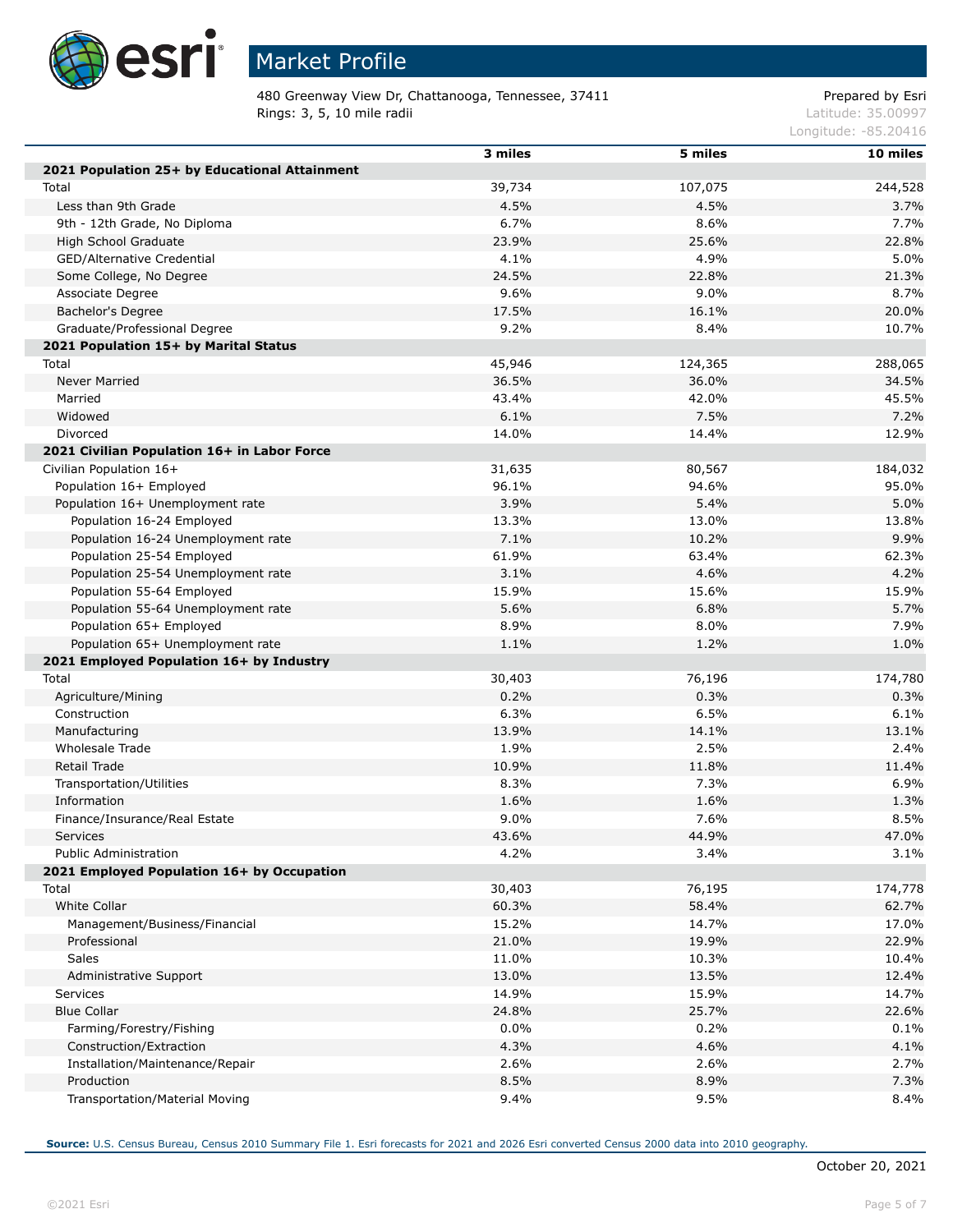

480 Greenway View Dr, Chattanooga, Tennessee, 37411 Prepared by Esri Rings: 3, 5, 10 mile radii and the contract of the contract of the contract of the contract of the contract of the contract of the contract of the contract of the contract of the contract of the contract of the contract of

Longitude: -85.20416

|                                               | 3 miles | 5 miles | 10 miles |
|-----------------------------------------------|---------|---------|----------|
| 2010 Households by Type                       |         |         |          |
| Total                                         | 22,414  | 57,837  | 127,521  |
| Households with 1 Person                      | 36.2%   | 32.8%   | 30.9%    |
| Households with 2+ People                     | 63.8%   | 67.2%   | 69.1%    |
| Family Households                             | 57.0%   | 60.8%   | 62.7%    |
| Husband-wife Families                         | 36.3%   | 37.7%   | 42.8%    |
| With Related Children                         | 13.5%   | 14.6%   | 17.1%    |
| Other Family (No Spouse Present)              | 20.7%   | 23.1%   | 19.9%    |
| Other Family with Male Householder            | 4.8%    | 5.0%    | 4.6%     |
| With Related Children                         | 2.6%    | 2.6%    | 2.5%     |
| Other Family with Female Householder          | 15.9%   | 18.1%   | 15.3%    |
| With Related Children                         | 9.7%    | 11.6%   | 9.7%     |
| Nonfamily Households                          | 6.8%    | 6.4%    | 6.4%     |
|                                               |         |         |          |
| All Households with Children                  | 26.2%   | 29.3%   | 29.7%    |
|                                               |         |         |          |
| Multigenerational Households                  | 3.9%    | 4.8%    | 4.3%     |
| Unmarried Partner Households                  | 6.2%    | 6.1%    | 5.8%     |
| Male-female                                   | 5.3%    | 5.4%    | 5.1%     |
| Same-sex                                      | 0.9%    | 0.7%    | 0.7%     |
| 2010 Households by Size                       |         |         |          |
| Total                                         | 22,413  | 57,839  | 127,522  |
| 1 Person Household                            | 36.2%   | 32.8%   | 30.9%    |
| 2 Person Household                            | 32.8%   | 32.5%   | 33.5%    |
| 3 Person Household                            | 14.8%   | 15.6%   | 16.1%    |
| 4 Person Household                            | 9.5%    | 10.7%   | 11.4%    |
| 5 Person Household                            | 4.0%    | 4.7%    | 4.9%     |
| 6 Person Household                            | 1.8%    | 2.1%    | 1.9%     |
| 7 + Person Household                          | 1.0%    | 1.5%    | 1.2%     |
| 2010 Households by Tenure and Mortgage Status |         |         |          |
| Total                                         | 22,414  | 57,837  | 127,521  |
| Owner Occupied                                | 56.0%   | 55.9%   | 60.9%    |
| Owned with a Mortgage/Loan                    | 37.8%   | 37.4%   | 41.0%    |
| Owned Free and Clear                          | 18.2%   | 18.6%   | 19.9%    |
| Renter Occupied                               | 44.0%   | 44.1%   | 39.1%    |
| 2021 Affordability, Mortgage and Wealth       |         |         |          |
| Housing Affordability Index                   | 158     | 148     | 142      |
| Percent of Income for Mortgage                | 14.1%   | 15.2%   | 16.1%    |
| Wealth Index                                  | 57      | 56      | 71       |
| 2010 Housing Units By Urban/ Rural Status     |         |         |          |
| <b>Total Housing Units</b>                    | 24,686  | 64,753  | 142,012  |
| Housing Units Inside Urbanized Area           | 100.0%  | 99.9%   | 96.5%    |
| Housing Units Inside Urbanized Cluster        | 0.0%    | $0.0\%$ | 0.0%     |
| <b>Rural Housing Units</b>                    | 0.0%    | 0.1%    | 3.5%     |
| 2010 Population By Urban/ Rural Status        |         |         |          |
| <b>Total Population</b>                       | 50,081  | 138,893 | 312,981  |
| Population Inside Urbanized Area              | 100.0%  | 99.9%   | 96.2%    |
| Population Inside Urbanized Cluster           | 0.0%    | $0.0\%$ | 0.0%     |
| Rural Population                              | 0.0%    | 0.1%    | 3.8%     |
|                                               |         |         |          |

Data Note: Households with children include any households with people under age 18, related or not. Multigenerational households are families with 3 or more parentchild relationships. Unmarried partner households are usually classified as nonfamily households unless there is another member of the household related to the householder. Multigenerational and unmarried partner households are reported only to the tract level. Esri estimated block group data, which is used to estimate polygons or non-standard geography.